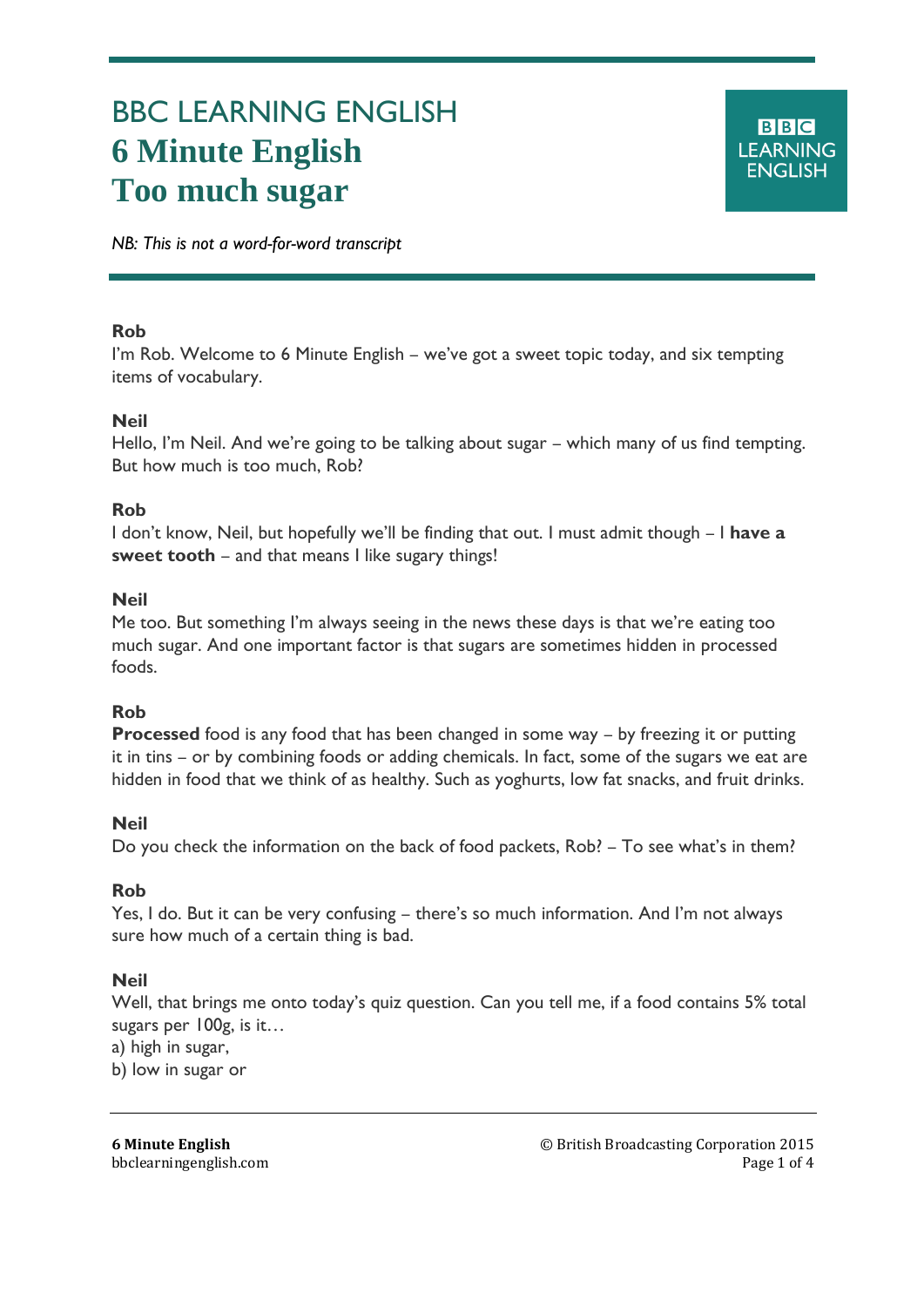c) somewhere in the middle?

#### **Rob**

I'll say low, Neil.

## **Neil**

OK. Well, we'll find out later. Some food products have colour coding on the packaging to help you understand the information, don't they? – red for high levels of sugar, salt or fat– orange for medium, and green for low.

## **Rob**

That sounds helpful. Then you can see **at a glance** what's good or bad for you.

## **Neil**

**At a glance** means with a quick look. OK, let's listen now to BBC reporter Rajeev Gupta interviewing a man in Chester, in the UK. He's asking him to guess how much sugar there is in a pot of fat-free yoghurt.

## **INSERT**

#### **Rajeev Gupta, reporter interviewing a man in Chester**

**Reporter:** I've actually got a pot of yoghurt in front of me. This says 'fat-free' on it and it's been marketed as being quite healthy. If I was to say how much sugar is in here, what would you say as… say is the quantity of the tub?

**Interviewee:** I'd probably think maybe a couple of teaspoonfuls, you know, it's quite surprising how much is sugars in all these products, isn't there?

**Reporter:** Well, there's about a third of this yoghurt pot is actually sugar.

**Interviewee:** To be honest, that's quite amazing, that. I would never have thought a third of that would have been sugar just by looking at it. And it does say it's fat-free.

## **Neil**

So the yoghurt is **fat-free**, which means it doesn't contain any fat. And the man guessed there might be two teaspoons of sugar in the yoghurt.

## **Rob**

That's right. And if something is sugar-free then it doesn't contain any sugar. But in this case, a third of the yoghurt's content was sugar. That, to me, sounds like an awful lot – even for someone with a sweet tooth like me!

## **Neil**

OK, well, let's listen to Dr Gunter Kuhnle. He's a Nutritional Biochemist at Reading University.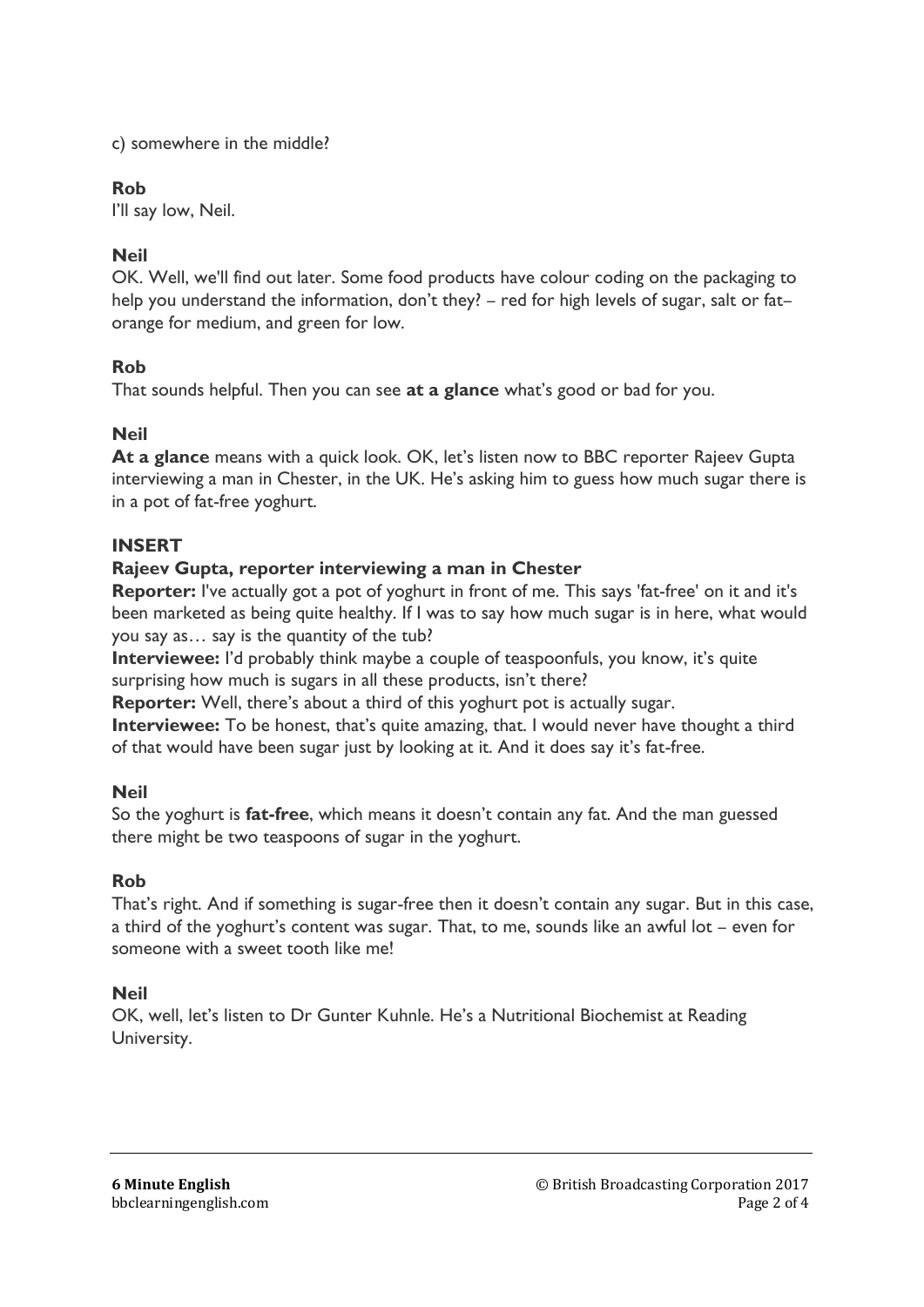#### **INSERT**

## **Dr Gunter Kuhnle, nutritional biochemist at Reading University, UK**

One problem we see – nutritionists – is sort of this focusing on any individual foods – at one time it was that fat has to be avoided at all costs, now it seems to go towards sugar and sugar is demonised and people link it to drugs and so on. I think this is the wrong way forward. Individuals, yes, you should have a balanced diet. It is important also to enjoy your food and not do this extreme focusing on one side or one aspect and individual nutrients.

#### **Rob**

So if you **avoid something at all costs** you do everything you can to avoid it. And **demonise** means to make someone or something seem very bad.

#### **Neil**

Dr Kuhnle thinks that totally cutting out one type of food like this – whether it's fat or sugar – is wrong. He thinks we should eat a balanced diet – and enjoy our food.

## **Rob**

That sounds very sensible. Now, how about telling us the answer to today's quiz question, Neil?

## **Neil**

Thanks for reminding me, Rob. I asked: if food contains 5% total sugars per 100g, is it… a) high in sugar, b) low in sugar or c) somewhere in the middle? You said low... and you were… right! Well done!

## **Rob**

Thank you.

#### **Neil**

If foods contain more than 22.5% total sugars per 100g they are classified as high.

## **Rob**

And I guess that between 5 and 22.5% they are somewhere in the middle.

#### **Neil**

Correct! OK, shall we go over the words we heard today?

#### **Rob**

Yep. First up – if you have a 'sweet tooth' it means you like sugary things. For example, 'My little nephew has a sweet tooth. He eats far too many biscuits and sweets.'

#### **Neil**

His dentist won't be pleased! Number two – 'processed food' is any food that has been